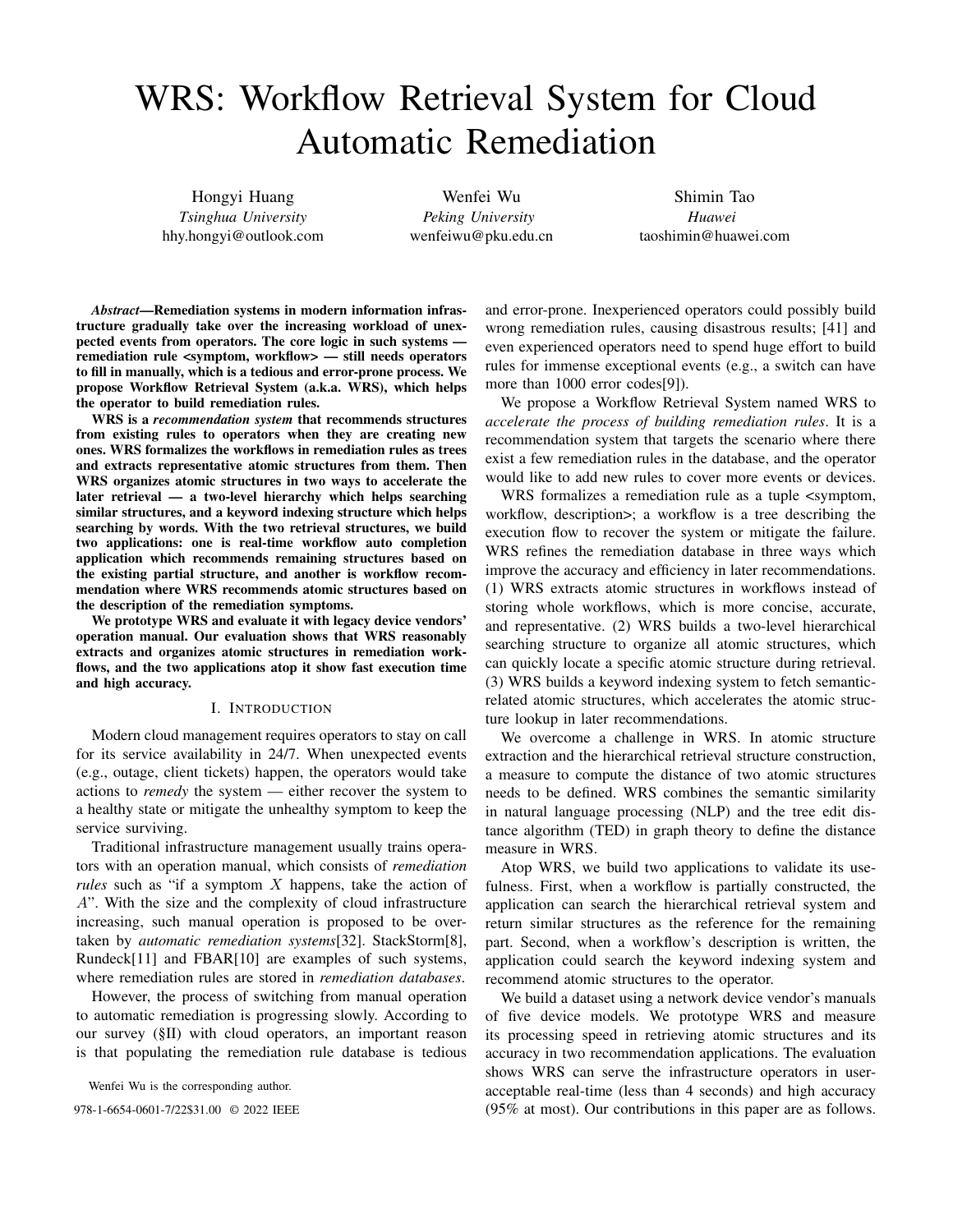

Fig. 1: VM Migration Workflow in a Fig. 2: Architecture of a Remediation System Remediation System

• We formalize the basic structure of cloud remediation rules and propose WRS to extract and organize atomic structure in the workflow of remediation rules, which could improve the accuracy and speed in recommendation applications.

• We build two applications atop WRS, which could recommend operators new rules during the rule construction.

We build a dataset based on device manuals to validate WRS. And we opensource WRS and our dataset for the community to use.

## II. BACKGROUND

## *A. Cloud Remediation*

Remediation Examples. TABLE I shows a snippet of a network device vendor's operation manual. The operator may get an alarm (symptom) saying "there is bursty traffic in the device". There may be two root causes: the device itself has insufficient cache or the connected host devices input excessive traffic. The actual diagnostic steps for the operator would be as follows. First, check whether the BE queue drops packet if yes, it is one of the two root causes, otherwise, it is none of them; Second, check if RTN uses the smallest cache — if yes, the root cause is insufficient cache, otherwise, it is excessive burst from hosts.

Fig.1 shows a workflow of "VM hot migration". This is a simplified automatic process implemented in StackStorm in the author(s)' organization. It takes a few sequential steps to migrate one VM, and then checks whether the migration finishes; if yes, it proceeds with the next one; otherwise, reports failure.

The third example is from the experience of a campus network operator. When the operator gets a report of "computers in office A cannot connect to the Internet", the operator would first ping an Internet website. If the ping gets through, the operator would further check security rules such as allow/deny list of TCP ports; otherwise, the operator would check the routing protocols and routing tables.

With the examples above, we summarize that a few characteristics of remediation.

- It is usually triggered by an event with a symptom (either fault alarm or maintenance).
- A remediation starts from a single root. The reason is that human operators must take a first-step action to start the diagnosis. [41]
- Each step of the workflow executes a command. It can be a command without output, and then the workflow proceeds to its successor step; it can also be a command

with several possible results, used to choose the next step. In most remediation processes, the command would be supplemented with human readable description. [41]

- Most remediation flows have a tree structure starting from the root, executing a command, choosing one of the branches (next step) according to the result of the current step, and proceeding until the problem is solved. If the workflow contains circles, we can easily break the circle at the edge from the child to an ancestor and get a tree.
- The remediation usually goes with a description in natural language explaining the symptom (e.g., error code) and possible causes[38]. For example, operation manuals and expert querying systems usually have such descriptions[9].

Remediation Rules. We define a remediation rule as a 3 tuple: <symptom, workflow, description>. The symptom is usually the reason that triggers a workflow to remedy the system, and the workflow is a tree-structure that describes the execution plan to automatically or manually solve/mitigate the problem. And the description is human-readable text that helps the operator to understand the root cause and the maintenance operations.

Remediation Systems. Cloud operators have been starting to apply automatic remediation systems in system failure recovery/mitigation. For example, StackStorm[8] and Rundeck[11] are two platforms that integrate heterogeneous infrastructure management systems; and FBAR[10] is a set of daemons "execute code automatically in response to detected software and hardware failures".

Fig. 2 shows the architecture of a remediation system, which consists of a sensor to get the symptom of infrastructure problems, a database engine to make decisions, and an executor to run a workflow to the infrastructure. The database contains remediation rules and chooses workflows according to the symptom.

## *B. Problem in Transferring to Automatic Remediation*

Difficulty in Deployment. While the remediation system/platform is ready, the switching from manual maintenance to automatic remediation is still progressing slowly [23]. We conducted a survey with 27 operators in a cloud provider and a university IT department, studying the complexity in building and maintaining the remediation systems. Part of the results are shown in Fig. 3.

Fig. 3a shows the number and the size of workflows estimated by the respondent in a cloud. Among the four businesses we studied (Elastic Cloud Server, Object Storage, Bare Mental Server, Virtual Private Cluster), all of them have more than 200 workflows in daily operation, and the average size of their workflows ranges from 22 to 31. From Fig. 3b, in daily operation, the experience of operators determines the time they spent in fixing bugs in the workflows. For example, less experienced operators (<3 months) need 97 minutes to debug a workflow. Fig. 3c shows the issues that lead to fault rules in the rule creation. Most faulty rules are created due to the operators being unable to design a workflow correctly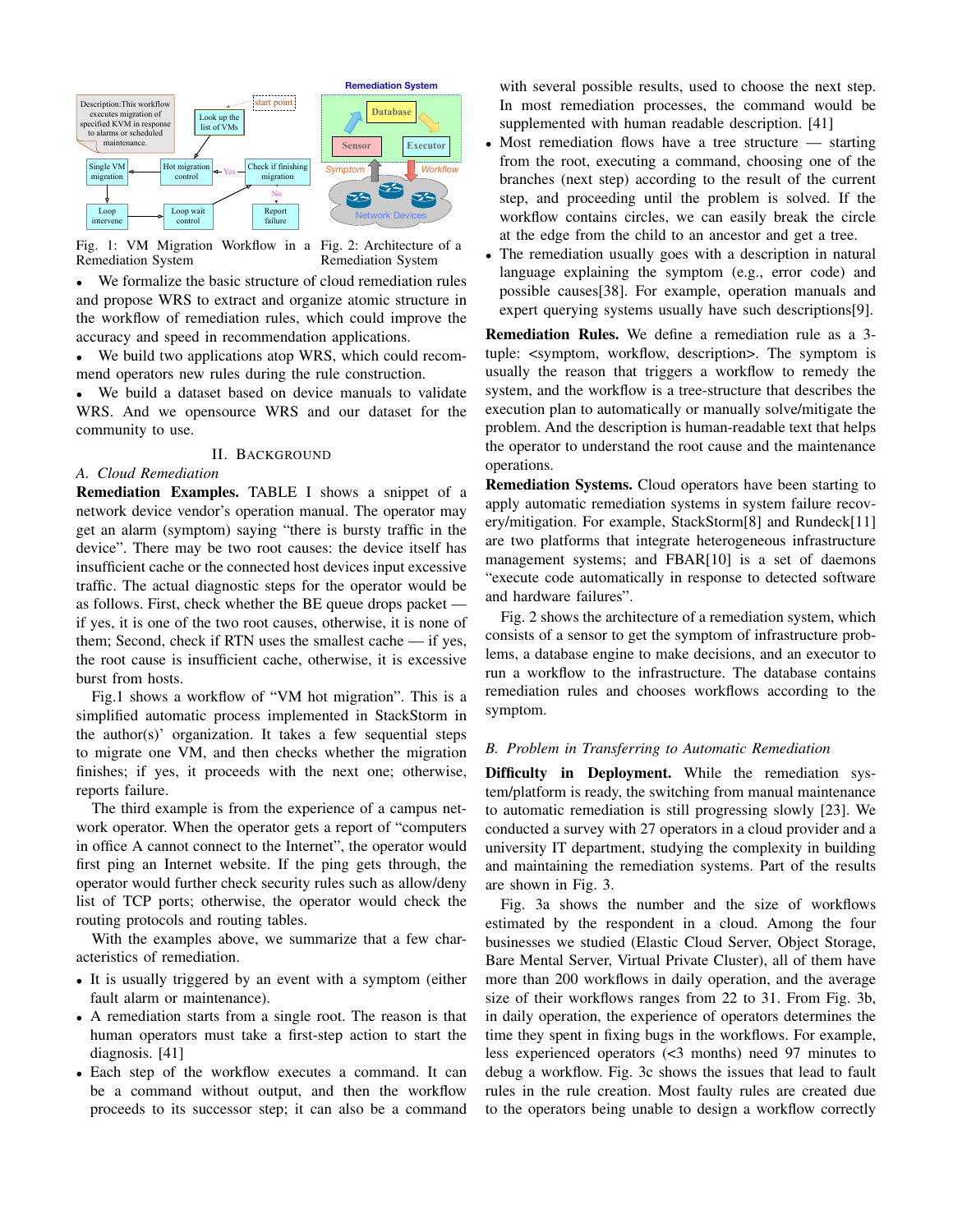TABLE I: Runbook Snippet from a Vendor's Device



5min  $\sqrt{5}$ ~30min  $\sqrt{30}$ min~2h  $\frac{1}{10}$ >2h



<3 months (15%) <1 year (22%) 1-5 years (37%) >5 years (26%)  $0.0 0.2$  $0.4$   $0.6$  $\begin{array}{c} 0.8 \\ \text{ge 0.6} \\ \text{e.6} \\ \text{e.0.4} \end{array}$ 1.0

**Cause**  $\frac{\%}{\%}$   $\frac{\%}{\%}$ problem not defined by workflow implementing the workflow on the specific platform incorrectly  $\overline{21}$ insufficient support for the workflow functionality on certain platforms 26 workflow is designed incorrectly 39

(a) The Number and the Size of Workflows that Operators Need to Orchestrate by Hand

(b) The Debugging Time with Regard to the Experience of Operators

(c) The Proportion of Observed Rationales to Blame for the Bugs

Fig. 3: Results of the Survey with 27 Network Operators



Fig. 4: Workflow: KVM Migra-Fig. 5: Workflow: File System tion Migration

(39%), and others are implementation specific or platform constrained.

From the study, we find that the workflows have their own complexity (e.g., a typical switch can have 1000+ error codes), and inexperienced operators are more easily building faulty workflows. The heavy workload, the tedious rule creation process, and the possibly disastrous results together lead to the slow progress of rule breeding in remediation system.

Workflow Recommendation System. To accelerate the workflow construction, workflow recommendation systems are proposed, which aids the operator in incrementally enriching the remediation database. When an operator decides to build a remediation rule, the system would provide related workflows to the operator as a reference, and the operator can reuse existing workflows to build a new rule. And thus, the process of building the database can be accelerated.

For example, Fig. 4 and Fig. 5 show two workflows (i.e., KVM migration and file system automatic migration) in a production cloud. They both depict the core operations that conduct the migration of the objects. If the recommendation system can provide one rule as a reference to the operator to build another one, the new rule can be built more quickly and accurately with copy and paste.

Existing Practice (Expert System). A common practice for large infrastructure providers is to build an *expert system*, which stores existing remediation rules in raw format, and after an operator inquires about a symptom, the raw data is returned. An operator can ask the system "how to operate when symptom  $X$  happens?", and the system would use this

query to search the database and find and return rules whose descriptions are semantically close to the query (e.g., keywords matching). And it's tedious for operators to look through unstructured raw data.

Moreover, expert systems still need improvement in terms of recommendation accuracy. Events and workflows are heterogeneous (e.g., KVM and FS migration) and different in granularity (e.g., disconnection to the Internet and to the campus gateway), and the workflow can hardly be exactly the same. Thus, providing the raw workflow might be inaccurate. It may miss critical actions (too small) or contain unnecessary actions (too large).

## *C. Goal and Intuition*

Our goal in this paper is to build a system that can *recommend workflows* according to the operator's query, and it had better answer the query *accurately and quickly*. We observe that existing workflows usually have common structures that can be reused when building new ones, which we call *atomic structures*. If atomic structures can be extracted from raw workflows, they would be more representative to stand for a process (providing accuracy), and their small size can accelerate the search process (providing quick response). Looking into the examples in Fig. 4 and Fig. 5, we can find such atomic structures (illustrated in the dashed boxes), which are similar among workflows.

#### III. DESIGN

#### *A. Overview*

We design a system named WRS atop the remediation database and used by the operator. WRS refines the raw remediation rules into intermediate formats and provides interfaces for operators to query. Fig. 6 shows the architecture of WRS. Like an expert system, WRS is a computer-aided tool for operators to query and get recommendations from the existing remediation database, and the operator makes the customization according to the recommendation to enrich the database.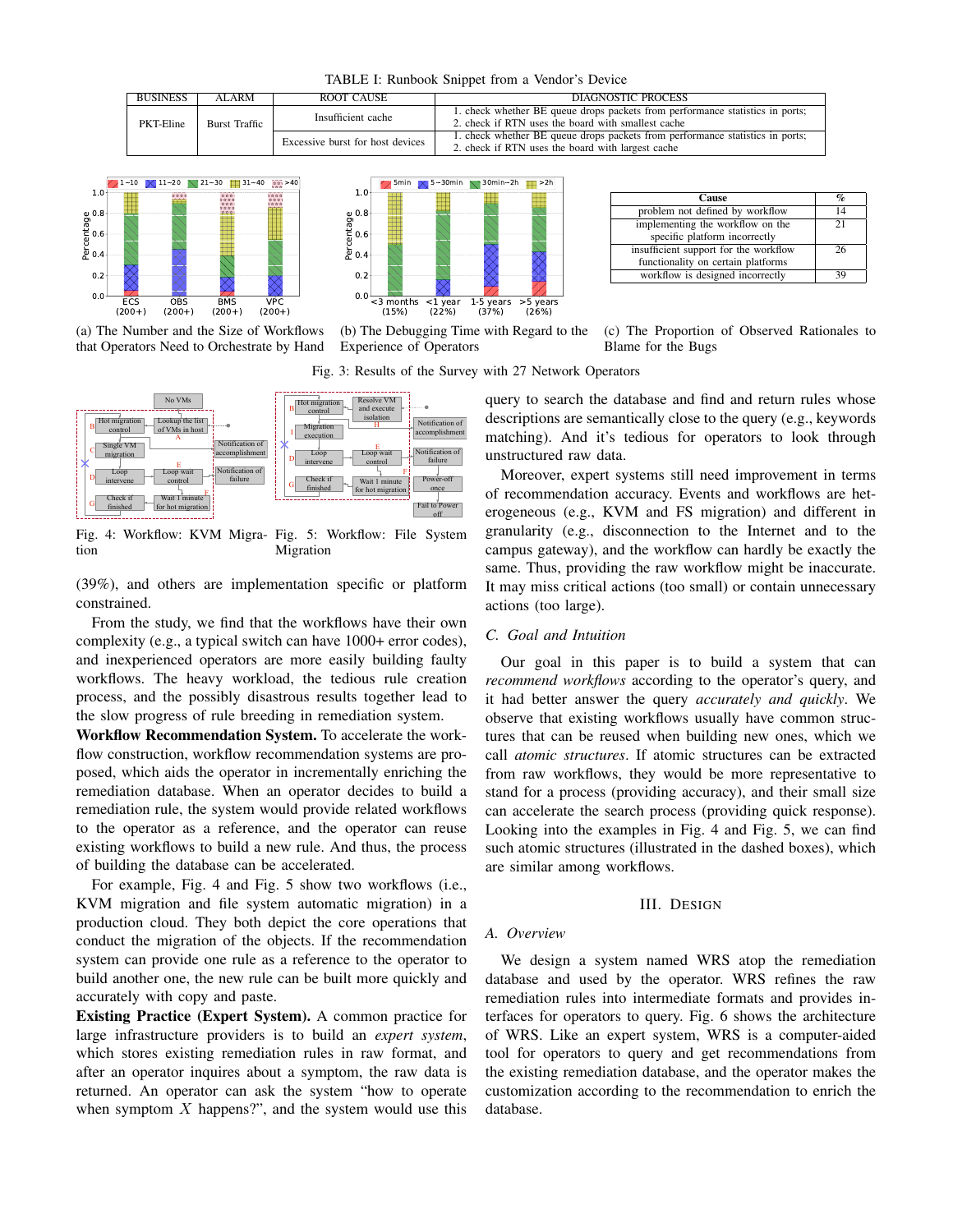

WRS formalizes the data model of a workflow. And then, it extracts atomic structures among workflows, which are representative to denote a set of actions (§III-B). WRS organizes atomic structures in two ways, which accelerates the later retrieval process: the first one would classify "similar" atomic structures into groups and choose on a representative structure to stand for the group, which would accelerate the structure auto completion application (§III-C); the second one would index atomic structures by keywords in their description, which is used in workflow recommendation when an operator uses the symptom description to search the database (§III-C).

#### *B. Mining Atomic Structures*

We first present the data model of a workflow. To mine representative structures, we need a measure of the distance of structures; we choose tree edit distance (TED) and customize the measure according to the characteristics of workflow. Finally, we present the algorithm of atomic structure mining. Data Model of Workflow. According to the observation in II, a workflow is represented in a tree structure; if not a tree (e.g., Fig. 4 and Fig. 5), the inner circle would be broken by concealing the reverse edge (an edge from a node far from the root to a node near the root, depicted as the cross in the figures) to be utilized later. Each node in the tree contains a command/action to execute (to a device) and a description to explain the purpose or the functionality of the command. Each node may have directed edges to its children — if the command of the node has no output (e.g., reboot), the node cloud have one edge point to its child (executing the next command); if the command of the node has an output (e.g., checking CPU), it may have one or multiple edges to its children, with each describing one possible result of the output and its corresponding next step (e.g., CPU high/medium/low).

Tree Edit Distance. To find common atomic structures, we need to define the *distance* between structures. A commonly used measure is the Tree Edit Distance (TED). We customize the TED algorithm for workflows.

In TED algorithms, the node on trees has a label (e.g., characters in Fig. 4 and Fig. 5)); the distance of two nodes is defined as 1 if their labels are different and otherwise 0. Fig. 7 shows an example to compute TED. To transform the tree P to the tree Q, three operations are necessary, deleting node D to tree P, inserting node M to tree Q, and renaming node N (on Q) to C. With the cost of each operation (deleting, inserting, and renaming) defined as one, the total cost of making P and Q equal is three, which is also the distance between them.

## Algorithm 1 SS-TED, Cited from [34]

Result: semantic similarity of tree pair 1:  $\delta(\phi, \phi) = 0$ 2:  $\delta(F, \phi) = \delta(F - v, \phi) + c_d(v)$ 3:  $\delta(\phi, G) = \delta(\phi, G - \omega) + c_i(\omega)$ 4: if F is not a tree  $||$  G is not a tree then<br>5:  $\delta(F, G) = min(\delta(F - v, G) + c_d)$  $\delta(F, G) = min(\delta(F - v, G) + c_d(v), \delta(F, G - w) + c_i(w), \delta(F_v, G_w) + c_d(v))$  $\delta(F - F_v, G - Gw))$ 6: end if 7: if F is a tree && G is a tree then 8:  $\delta(F, G) = min(\delta(F - v, G) + c_d(v), \delta(F, G - w) + c_i(w), \delta(F - w))$  $v, G - w) + c_r(v, w)$ 9: end if

The basic TED algorithm is shown in Algorithm 1. The algorithm takes two forests (including trees) as input, recursively searches all possibilities to make the two inputs equal, and returns the minimum cost in the whole searching. If one input is empty, the cost is the size of another input. If one input is not a tree (a forest), the algorithm proceeds to search two cases (and return the minimum cost) — remove one node from one input (cost one) and search the remaining two forests or take two trees out from both inputs and search the two trees and the remaining two forests. If both inputs are trees, the algorithm proceeds to search two cases — remove one node from one tree (cost one) and rename both trees' root nodes (cost zero).

Customize the Distance Measure. The original TED algorithm cannot be directly applied for workflow comparison, and we make customization in two aspects. First, we break loops by removing the minimum number of edges: WRS applies width-first search to visit all edges and collect edges to form a spanning tree; if an edge would cause loops to the spanning tree, it is abandoned; otherwise, it is added to the spanning tree.

Second, the measure of the distance between two nodes in TED is either 0 or 1, indicating different labels or the same label, which does not apply to the nodes in workflows. In a workflow, a node represents a command to an entity, which is not binary 0 and 1; it is quite possible that two different entities can be applied with similar operations. For example, the "Single VM migration" in Fig. 4 and the "Migration execution" in Fig. 5 are two similar actions to VMs and File Systems except for the objects, but their text description is not completely the same. It is more reasonable to compare their "semantic similarity".

We transform workflow nodes into word embedding formats and use their distance in the word embedding space as the cost to change between each other. To achieve this, WRS first integrates with a word2vec[20] neural network model and feeds a node's description (or command) into the model. The model would output a sentence vector in the word embedding space. For two nodes, their similarity is the cosine value of their vectors, i.e.,  $(\vec{v_1} \cdot \vec{v_2})/(|\vec{v_1}| \cdot |\vec{v_2}|)$ . And we define the distance as  $1 - similarity$ .

In the WRS customized TED algorithm, the cost of insertion and deletion is still one, but the cost of rename is the distance

$$
cost(rename) = 1 - similarity.
$$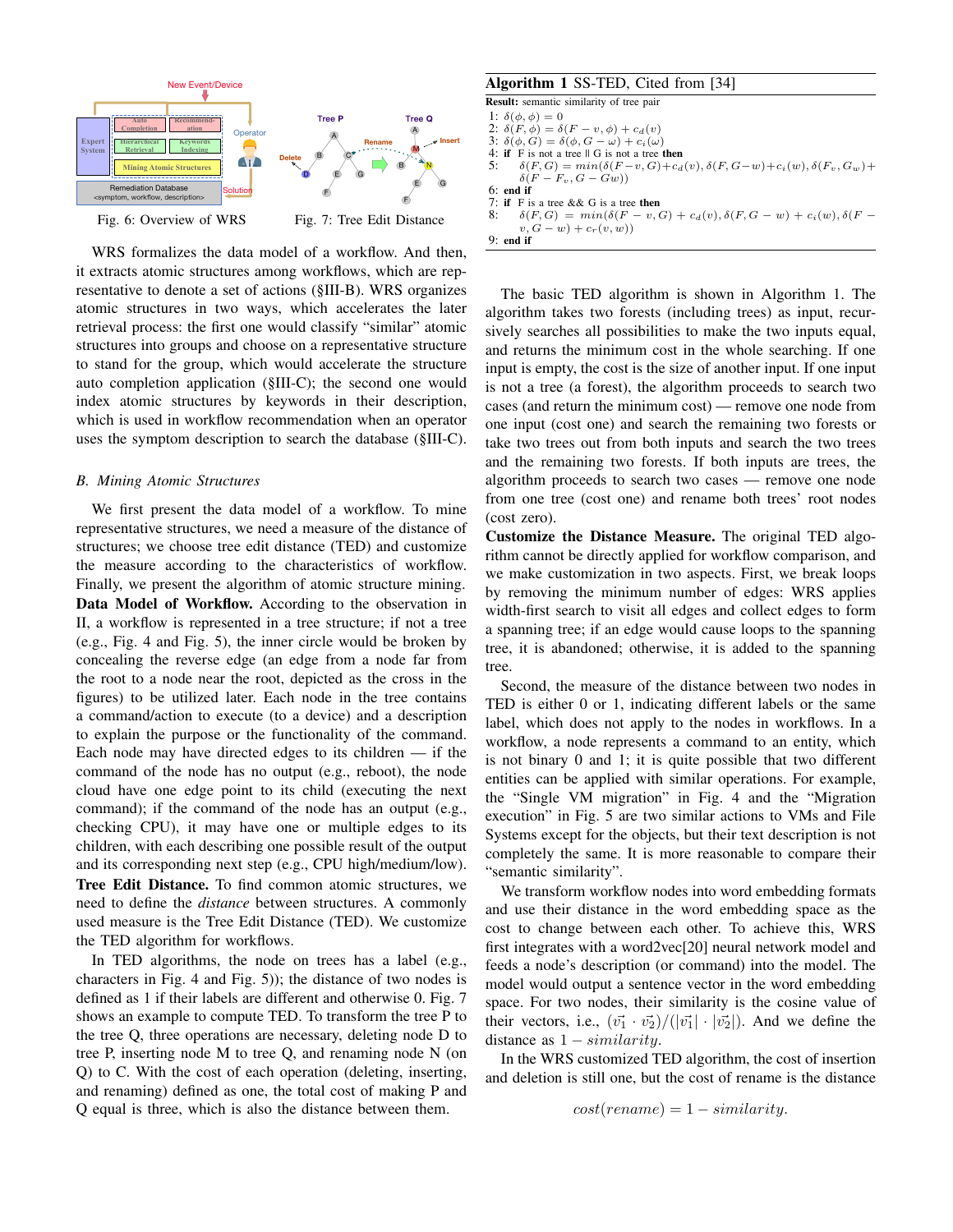The overall customized TED algorithm is similar to Algorithm 1 except  $c_r$  defined as the "cost" above. We name the customized algorithm as SS-TED.

Atomic Structure Mining Algorithm. WRS first enumerates all subtrees of all workflows, and then compares the pairwise distance between all pairs of subtrees. The pair whose distance with SS-TED is within a threshold  $K$  is regarded as a similar pair. All subtrees in similar pairs are recorded as *atomic structures*, because each of them is at least representative for a pair.

The distance threshold  $K$  needs to be tuned to a moderate value. A small value of  $K$  would make the mining algorithm return less number of atomic structures, but they are more alike; a large value of  $K$  is vice versa. We would tune the parameter in §V because both the number and the precision of mined atomic structures are fundamental to top-level applications.

We further apply two optimizations in the mining algorithm in WRS. First, it is possible that within a pair, one subtree is the subtree of the other. WRS applies a filter to check the relationship and keeps the larger subtree. Second, there are a few cases where a workflow's size is too large, causing a large number of subtrees, which would cause the pairwise comparison to be of low efficiency. Hence, we make tworound mining to the workflow set. In the first round, we only apply the mining algorithm to small workflows and get the representative atomic structure, and then in the second round, we remove the atomic structures from the large workflows (if they contain any) and decompose the remaining part to subtrees and apply the mining algorithm again to all subtrees in both rounds. We then merge atomic structures as the first step, if possible, to only keep the largest ones.

Example. In the example of Fig. 4 and Fig. 5, WRS would enumerate all subtrees in both workflows and return pairs whose similarity is larger than a threshold. WRS would return atomic structures such as E-F-G, B-C(I)-D in both workflows.

The dashed box is the largest subtree, and the distance of that in both workflows is computed as follows. Among all node pairs, A and C need to be renamed. The semantic similarity of A and H, C and I on both workflows are 0.52, 0.73 respectively, so the costs are 0.48, 0.27. Thus, the distance between the two structures in both workflows is  $0.48 + 0.27 = 0.75$ .

**Complexity.** Assume there are  $N$  workflows, and each workflow has  $M$  nodes. Each workflow would generate  $O(M)$ subtrees. The clustering algorithm needs pairwise comparison, causing  $O(M^2N^2)$  time complexity in total.

**Optimization: Parallelization.** The mining algorithm can be easily parallelized because the comparison of each pair is independent on that of other pairs. In parallelized mining, WRS first generates all comparison pairs and put them in a queue, and each thread iteratively fetches a pair from the queue, makes the comparison, and puts the result into the final aggregated records.

Optimization: Incrementally Mining New Workflows. When a new workflow is added to the database, WRS would

TABLE II: An Example of Atomic Structure Recommendation

| Workflow | Description of workflow     | Atomic Structure affiliation |
|----------|-----------------------------|------------------------------|
|          | Keyword 1,2,3               | Structure A, B, C            |
|          | Keyword 1,3                 | Structure A, B               |
|          | Keyword 1,2                 | Structure A, C               |
| $\cdots$ | $\cdot$ $\cdot$ $\cdot$     | $\cdot$                      |
|          | Description of new workflow | A? B? C?                     |

generate all its subtrees and compare them with existing subtrees to find similar pairs, which would be incrementally recorded as atomic structures. The time complexity is  $O(M^2N)$ .

## *C. Organizing Atomic Structures*

Each tree would output one or more atomic structures, and the total number of atomic structures could be large. Storing the atomic structures linearly is not friendly for frequent retrieval. Thus, we build two data structures to organize the atomic structures.

Atomic Structures Hierarchy. In a naïve design, all atomic structures are stored sequentially in the database. And when an operator inputs a (partial) workflow to find a similar structure, all atomic structures need to be compared with the query sequentially to find and return the closest ones. This sequential comparison is substantially time-consuming, violating the requirement of fast response in a recommendation system.

WRS organizes atomic structures in a two-level hierarchy, which can accelerate the retrieval process. WRS first clusters atomic structures into a few classes,<sup>1</sup> and choose one structure within a class that has the minimum overall distance to all other structures in the same class. We name that structure as the "representative structure" of the class. Then all atomic structures are organized with the "representative structures" in the first level and all structures in the same class as their children in the second level. (Fig.8)

During the atomic structure retrieval, the input workflow is compared with the representative structures first with a looser threshold  $K$  to identify its class, and then compared with all atomic structures within the class to identify and return the closest ones.

Keyword Indexing for Atomic Structure. WRS associates the keywords in a rule's description with its atomic structures, which supports the query interface with keywords. First, WRS computes TF-IDF[40] of each word in all rules' descriptions. And the words with a high score are selected as keywords.

And then, for each rule, WRS associates its keywords with its atomic structures as tuples using product. For the example in TABLE II, workflow H would create tuples of  $\langle 1, A \rangle, \langle 1, A \rangle$  $C$ , <2,  $A$ , and <2,  $C$ .

Thirdly, all tuples of all rules are put together and compressed as 3-tuples <keyword, atomic\_struct, count>, where the count is the number of the appearance of <keyword,

<sup>&</sup>lt;sup>1</sup>DBSCAN computes pairwise distance and iteratively merges nodes who are close enough into one class. It has a parameter to decide whether two data points are "close" enough, but it does not need to set the number of clusters in advance.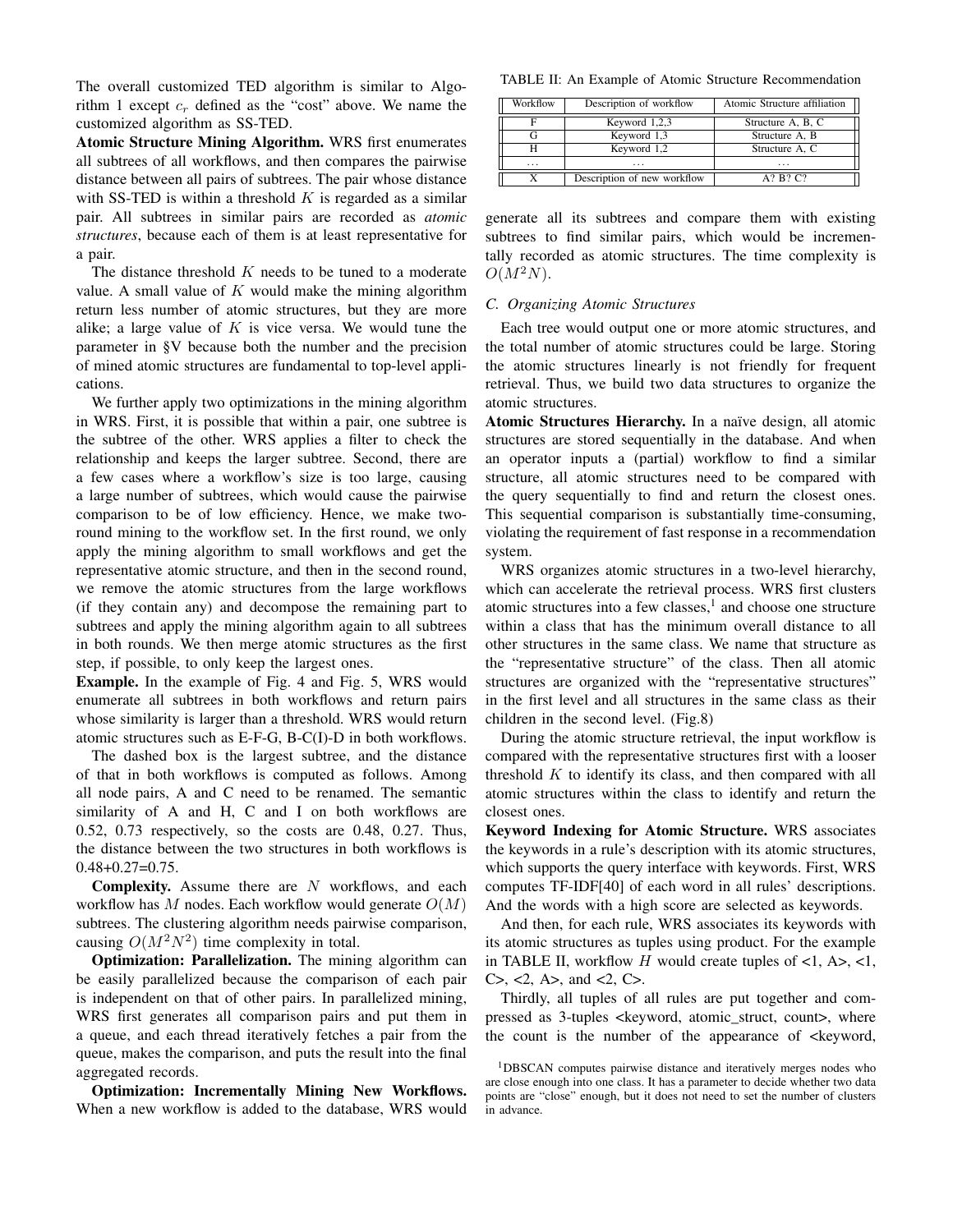

Fig. 8: Hierarchical Pattern Retrieval

Fig. 9: Workflow Auto Completion

atomic\_struct> among all tuples. The count is also called the "support degree" of the pair of keywords and atomic\_struct.

Finally, the searching index is built on keywords to find each tuple. In the actual implementation, we sort 3-tuples first by keywords (alphabet) and then by support degree (descending order). The example in TABLE II is summarized as the index in Fig. 10, e.g.,  $\leq$ keyword 1, struct A, 7>.

When the query interface  $StructIndex()$  is called, the input word is searched in the indexing system to find the matching keywords, and the top few tuples (its workflow) of the keyword are returned.

## *D. Two Applications*

WRS supports two applications to aid operators in building remediation rules — workflow auto completion and workflow recommendation.

Workflow Auto Completion. When an operator is in the progress of writing a workflow, WRS would detect the current node (i.e., the node has the cursor focus or the last edited node). All the subtrees containing the current node are fetched and used to search in the retrieval system.

First, for each subtree in the current workflow, WRS compares it with all level-1 representative atomic structures. Since the current workflow (as well as its subtrees) is not complete, when comparing a subtree (assuming size  $N$ ) with an atomic structure, WRS first enumerates all subtrees of the atomic structure that contains the root node and is of size  $N$ ; and WRS then compares the current workflow's subtrees with the atomic structure's subtrees to find the similar structures (smaller than the threshold  $K$  in §III-B).

Second, once similar level-1 atomic structures are found, WRS further repeats the same process in its level-2 clusters. Finally, the atomic structures which contains subtrees that are closest to the workflow's ones are returned to the operator as references. (Fig. 9)

Atomic Structure Recommendation. With the atomic structure indexing system, when an operator is creating a remediation rule and writing the description, WRS would use each word in the description to search the indexing system and return the atomic structures whose keywords are contained in the new rule's description. The returned atomic structures are displayed in descending order by their support degrees. (Fig. 10)

TABLE III: Dataset Sources and Usage in Experiments

| <b>Dataset</b> | <b>Number of Workflows</b> | <b>Experiment</b>    |
|----------------|----------------------------|----------------------|
| Model 1        | 115                        |                      |
| Model 2        | 226                        |                      |
| Model 3        | 184                        | Training Set (76.6%) |
| Model 4        | 161                        |                      |
| Model 5        | 180                        |                      |
| Model 6        | 265                        | Test Set $(23.4\%)$  |
|                |                            |                      |

#### IV. IMPLEMENTATION

We implement WRS in Java. The TED algorithm is adopted from APTED[35], [36], and we customize the similarity computation part. The semantic similarity measurement algorithm is implemented based on word2vec[20]. The remediation rules, including the workflows, are implemented in the format of JSON. Other parts in WRS, including atomic structure mining, hierarchical retrieval, and keyword indexing, are implemented in JAVA, which contains around 1500 lines of code.

Extra Refinement in Deployment. In production network, we integrate WRS with a remediation system built on StackStorm[8]. WRS is a computer-aided system, which gives recommendations to the operator. It may provide false positives, i.e., recommending an atomic structure that is not useful. So we also allow the operator to mark a recommended atomic structure as "unuseful", like thumb up or thumb down in social networks. "Unuseful" structures would be put to a lower rank in the future recommendation.

#### V. EVALUATION

#### *A. Experiment Settings*

Dataset. We formalize the remediation rules from maintenance manual of switches or routers, which are manufactured by a device vendor and prevalently deployed in the cloud. The size of the dataset is shown in TABLE III. There are 1131 workflows in total, and we separate them into two classes in the evaluation — all workflows from Model 1-5 (76.6%) are used for training, and those from Model 6 (23.4%) are used for the test.

Metrics. In all experiments, we measure the execution time to evaluate the algorithm's efficiency. In atomic structure mining, we ask the cloud operators to validate whether the algorithm output is truly an atomic structure and define the precision as the ratio of operator-validated ones over all the algorithm output ones. In the two applications, we use the training set to build WRS's database and use the two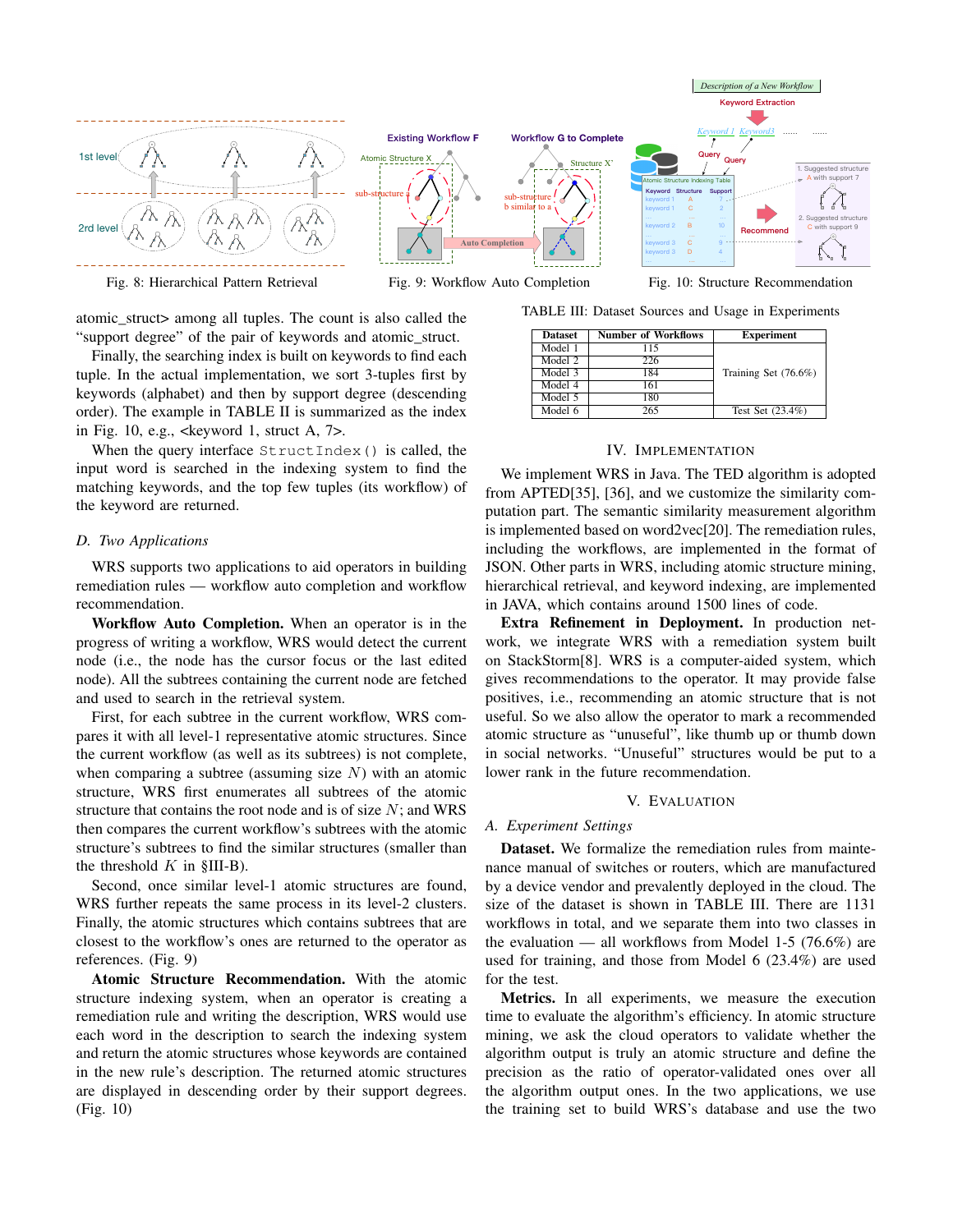

Fig. 11: Number and Precision of Atomic Structures, Varying the Threshold

applications to recommend structures for Model 6 (the test set). The TED distance between the recommendation and the ground truth (in the test set of Model 6) measures the accuracy.

Environment. All experiments are conducted on a workstation with 3.1 GHz Quad-Core Intel Core i7 and 16 GB memory.

Parameter Tuning. The similarity threshold to identify whether two trees are similar is a key parameter, i.e., K in §III-B. Fig. 11 shows the number and the precision of atomic structures that are mined with various threshold. We can observe that a larger threshold would lead to more atomic structures to be found, but the precision (that they are really atomic structures) would be less. We observe that when  $K$  is 3, the number of workflows increases rapidly to a moderately high value (158) and the precision is kept at a reasonably high level  $(0.85)$ . Thus, we choose K empirically to be 3 in our experiments.

### *B. Offline Atomic Structure Mining*

Results. The mining algorithm outputs 134 atomic structures with the dataset, which covers 34%, 32%, 20%, 22%, 29% of workflows for device Model 1 to 5. This result validates the existence of representative atomic structures in the operation of devices of the same type. While the coverage is not 100%, it can still save manual workload for operators. With larger datasets, the coverage can be improved.

Fig.12 shows the CDF of the size of workflows and the atomic structures. The workflow follows a long-tail distribution. The size of workflows varies from 6 to 70 nodes with a median size 8, and that of atomic structures from 5 to 12 with a median of 6.

For each workflow with atomic structure, we compute the percentage of the nodes in atomic structures among the whole workflow's nodes. And we draw the CDF of the percentage in Fig.13. The median value is 59%, which is the workload that WRS can possibly be saved for the operator by using WRS.

Execution Time. We vary the number of workflows selected from the training set in the atomic structure mining and show the execution time in Fig. 14 and per-flow runtime of incremental mining in Fig. 15. We have the following observations. First, the mining time increases quadratically with the number of workflows, which matches the theoretically time complexity  $O(M^2N^2)$ . Second, with the parallelization of 4 CPU cores, the computation time is reduced to 1/4 of the single thread mode. Third, the time to incrementally mine a



Fig. 12: CDF of the Size of Workflows and the Atomic Structures



Fig. 13: Percentage of Nodes in Atomic Structure over Nodes in Workflow

workflow is proportional to the number of existing workflows. Considering that the mining process is offline, the execution time is practical for WRS to be applied the first time to a production system — 74 seconds for a remediation database with 226 rules.

## *C. Two Online Applications*

The experiments in this subsection are conducted on the mining results of the full training set.

Accuracy. The two applications would recommend candidates to the operators. Thus, we use "top- $N$ " recommendation list to evaluate its accuracy. In the evaluation of auto completion, we choose workflows with atomic structures from the test set and then remove 1/3 nodes of the workflows. We let the auto completion application recommend top- $N$  atomic structures for the existing part; if one structure in the recommended list is similar (within the similarity threshold  $K$ ), this recommendation is considered as "accurate". In the evaluation of atomic structure recommendation, for each workflow in the test set, the application would use its description to recommend a list of atomic structures, and the "accuracy" is similarly defined as that for the auto completion.

Fig.16 shows the accuracy in both applications with varying N from 1 to 10. We do not recommend more than ten atomic structures to operators because that would cause extra complexity for the operator to make choices. We have the following observations.

First, it is obvious that recommending more atomic structures (larger  $N$ ) would be more likely to contain a useful one in the list (more accurate). Second, the accuracy of both applications increases with the length of the recommendation list, and the accuracy is in a range that makes both applications applicable to the production, i.e., 64% to 95% for auto completion and 35% to 77% for recommendation. Third, in keyword-based recommendation, the accuracy shows a slight marginal increase when the  $N$  is larger than 5, and its ultimate accuracy is 75%. Although this accuracy is acceptable for practical deployment, there are still approaches to improve it — the quality of keyword extraction (TF-IDF) depends closely on the corpus. We encourage the operator to clarify and specify the description of remediation rules to make it concise and representative.

Execution Time. In auto completion, the algorithm needs to search all atomic structures. It takes 15.6s to sequentially search all atomic structures when the number is set to 120, as Fig. 17 shows. The hierarchical retrieval system could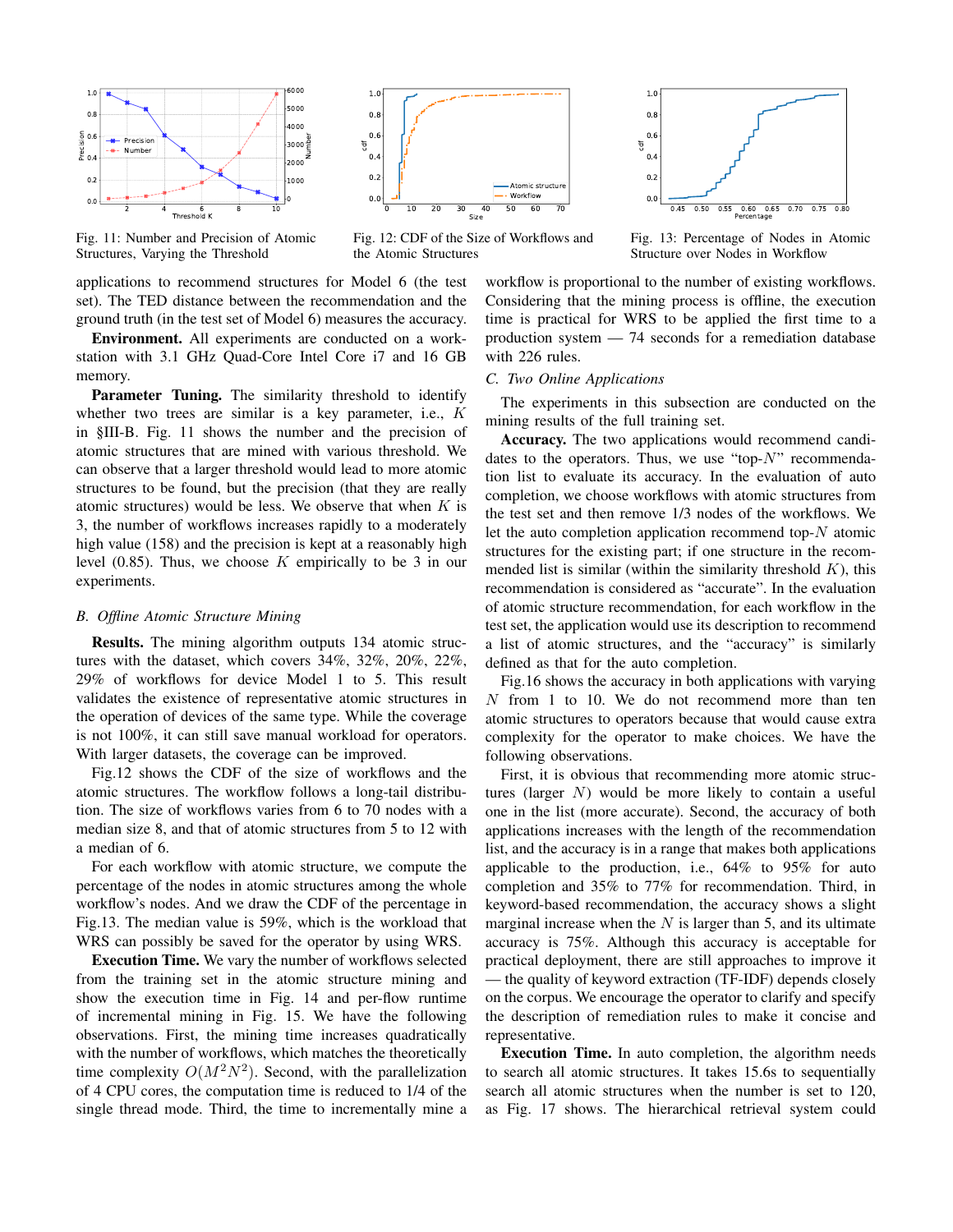



Fig. 14: Runtime of Structure Fig. 15: Runtime Using Incremen- Fig. 16: Accuracy of Auto Com- Fig. 17: Runtime of Auto Com-Mining, Tuning the Number of tal Mining, Tuning the Number of Workflows Existing Workflows

significantly reduce the search time to 3.5s. Fig. 17 also shows the execution time of sequential search and hierarchical search with varying atomic structures. The sequential search time increases linearly with the number of atomic structures, and the hierarchical retrieval increases sub-linearly (approximately to be  $O(N^{0.5})$ ).

For keyword-based recommendation, the execution time to make a recommendation is on average 0.9s for production data and 1.1s for synthesis data in Fig.17. It makes little difference since we have indexed the recommendations with keywords.

In conclusion, compared to 10X minutes (in our survey) used to build a new workflow manually, it is efficient to take several seconds to complete or recommend atomic structures with high accuracy.

#### *D. Progress In Production*

Currently, we deploy WRS in a cloud provider with 6 data centers and tens of thousands of machines. In the years from 2018 to 2020, WRS supports building remediation rules, whose number increases more than  $15x$  from 23 initiatives.

#### VI. RELATED WORK

Remediation Systems. Remediation systems are introduced into modern information infrastructure operation, e.g., FBAR[10] in Facebook, Naoru[31] in Dropbox, Winston[7] in NetFlix, Azure Automation[1] in Microsoft, Mistral[2] in OpenStack, and StackStorm[8]. They follow the architecture in §II and focus on the compatibility with their target system in operation. WRS not only provides the platform-independent data representation but also recommends rules to populate the remediation database.

Methodologies in Remediation. There are other methodologies to systematically remedy a system. For example, Operator pattern[6] in Kubernetes uses low-level codes to defined the operation workflow and further enable automation. Trigger-action programming is popular in IoT fields to achieve automation. [18], [21], [44] WRS's abstraction is inspired by the workflow in the maintenance book, which is more operator readable.

A class of literature describes the fault localization or root cause analysis in a specific system or scenario. [26], [24], [43], [14], [46] use active probing or network traffic analysis to determine the issues. These proactive methods can be scheduled as workflows and deployed in remediation systems. Therefore, these methods would directly benefit from WRS.





pletion and Atomic Structure Rec-pletion and Atomic Structure Recommendation

ommendation

Other kind of methods are passive since they only monitor the network without interactions and carry out analysis based on collected data. [15], [22], [13], [39], [45], [27], [19], [38], [25], [42] apply machine-learning methods and natural language processing to identify the root cause from historical KPIs and system logs. Some other works[29], [33], [16] mine event correlations using alarms and logs data to locate the root cause. These methods might perform better in certain sceneries or datasets and can serve the remediation collaboratively with WRS.

The remediation system is more suitable to incorporate the ones with dependency graph, causality analysis, and diagnostic rules, but does not suit learning-based well. Therefore, WRS can help to build the diagnostic rules for the former solutions.

Tree Edit Distance. There are other tree edit algorithms, e.g., TopDiff[37] and approximation[17]. Building SS-TED in WRS based on them can improve the efficiency of the atomic structure mining, which we leave as the future optimization to WRS.

Semantic Similarity. Using word embedding to map a word or sentence to a vector space and computing their distance is a typical method to get the semantic similarity. There are other options such as WMD[30] and supervised WMD[28] to improve the accuracy of the similarity.

Datasets for Operation Research. [4], [5], [12] are typical datasets for infrastructure operation research. But they are not in the format to describe a "workflow" (e.g., time series in [4], logs in [5], [12], tickets in [3]). WRS abstracts the operation process as a tree structure, which is widely used in operation (e.g., maintenance manual), and we release the dataset to the academia for research.

#### VII. CONCLUSION

We built WRS, which is a recommendation system that helps operators when they are building remediation rules. WRS recommends structures from existing rules to operators for the creation of new rules. WRS uses customized TED algorithm to extract atomic structures in existing workflows and organizes the atomic structures in a two-level hierarchy and keyword indexing format. We built an auto completion application based on the two-level hierarchy and a workflow recommendation application based on keyword indexing. Our implementation and evaluation shows that WRS's approach of extracting and organizing atomic structures in workflows can significantly improve the accuracy and execution time of workflow recommendation.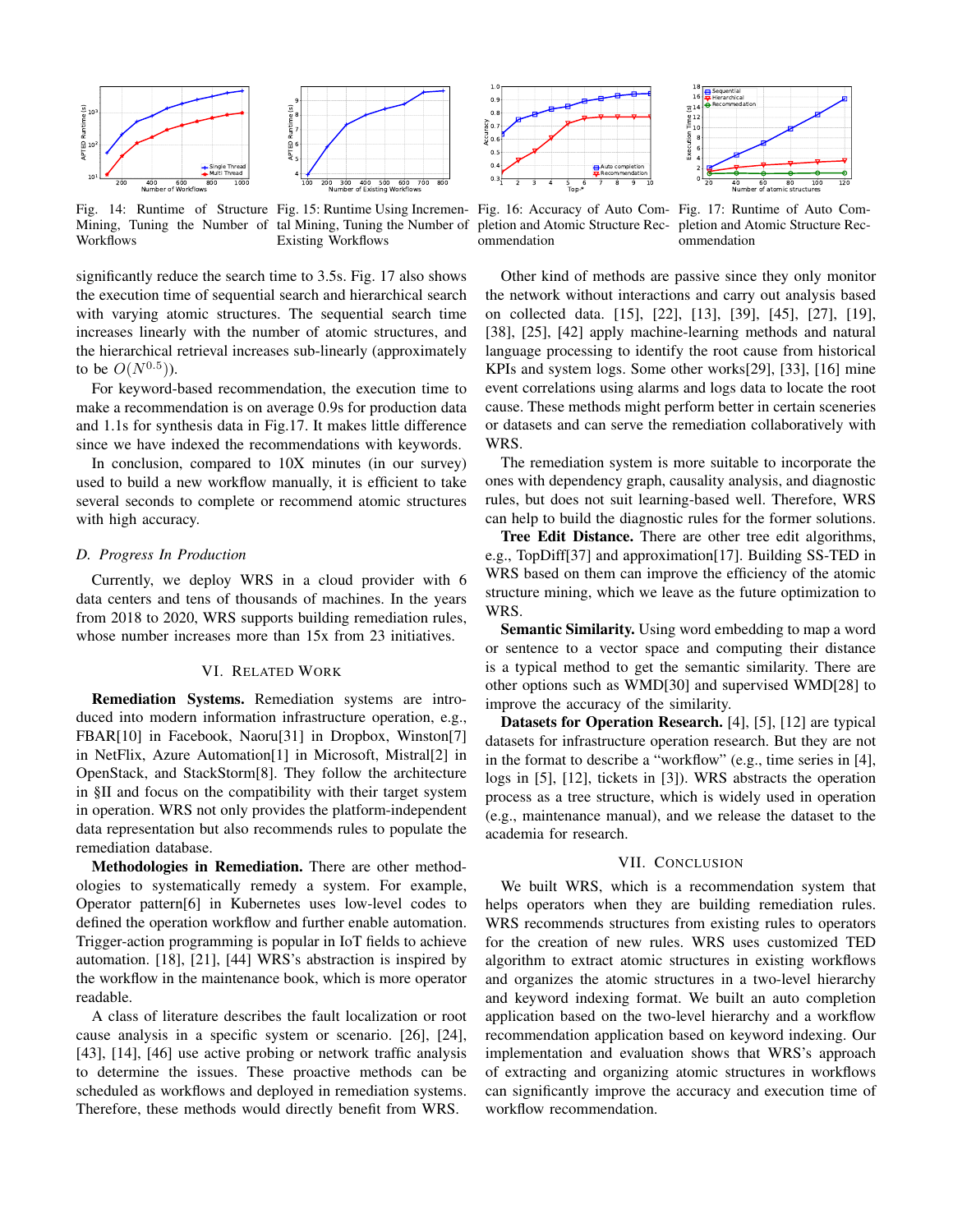#### **REFERENCES**

- [1] https://azure.microsoft.com/en-us/services/automation/.
- [2] https://docs.openstack.org/mistral/latest/.
- [3] https://github.com/karolzak/support-tickets-classification.
- [4] https://github.com/khundman/telemanom.
- [5] https://github.com/logpai/loghub.
- [6] https://kubernetes.io/docs/concepts/extend-kubernetes/operator/.
- [7] https://netflixtechblog.com/introducing-winston-event-drivendiagnostic-and-remediation-platform-46ce39aa81cc.
- [8] https://stackstorm.com.
- [9] https://support.huawei.com/enterprise/en/index.html.
- [10] https://www.facebook.com/notes/facebook-engineering/makingfacebook-self-healing/10150275248698920.
- [11] https://www.rundeck.com/open-source.
- [12] https://www.usenix.org/cfdr.
- [13] Bhavish Aggarwal, Ranjita Bhagwan, Tathagata Das, Siddharth Eswaran, Venkata N. Padmanabhan, and Geoffrey M. Voelker. Netprints: Diagnosing home network misconfigurations using shared knowledge. In *Proceedings of the 6th USENIX Symposium on Networked Systems Design and Implementation*, NSDI'09, page 349–364, USA, 2009. USENIX Association.
- [14] Behnaz Arzani, Selim Ciraci, Luiz Chamon, Yibo Zhu, Hongqiang (Harry) Liu, Jitu Padhye, Boon Thau Loo, and Geoff Outhred. 007: Democratically finding the cause of packet drops. In *15th USENIX Symposium on Networked Systems Design and Implementation (NSDI 18)*, pages 419–435, Renton, WA, April 2018. USENIX Association.
- [15] Behnaz Arzani, Selim Ciraci, Boon Thau Loo, Assaf Schuster, and Geoff Outhred. Taking the blame game out of data centers operations with netpoirot. In *Proceedings of the 2016 ACM SIGCOMM Conference*, SIGCOMM '16, page 440–453, New York, NY, USA, 2016. Association for Computing Machinery.
- [16] Ranjita Bhagwan, Rahul Kumar, Ramachandran Ramjee, George Varghese, Surjyakanta Mohapatra, Hemanth Manoharan, and Piyush Shah. Adtributor: Revenue debugging in advertising systems. In *11th USENIX Symposium on Networked Systems Design and Implementation (NSDI 14)*, pages 43–55, Seattle, WA, April 2014. USENIX Association.
- [17] Mahdi Boroujeni, Mohammad Ghodsi, MohammadTaghi Hajiaghayi, and Saeed Seddighin. 1+epsilon approximation of tree edit distance in quadratic time. In *Proceedings of the 51st Annual ACM SIGACT Symposium on Theory of Computing*, STOC 2019, page 709–720, New York, NY, USA, 2019. Association for Computing Machinery.
- [18] Ryan Chard, Rafael Vescovi, Ming Du, Hanyu Li, Kyle Chard, Steve Tuecke, Narayanan Kasthuri, and Ian Foster. High-throughput neuroanatomy and trigger-action programming: A case study in research automation. In *Proceedings of the 1st International Workshop on Autonomous Infrastructure for Science*, AI-Science'18, New York, NY, USA, 2018. Association for Computing Machinery.
- [19] M. Chen, A. X. Zheng, J. Lloyd, M. I. Jordan, and E. Brewer. Failure diagnosis using decision trees. In *International Conference on Autonomic Computing, 2004. Proceedings.*, pages 36–43, 2004.
- [20] Kenneth Ward Church. Word2vec. *Natural Language Engineering*, 23(1):155–162, 2017.
- [21] Fulvio Corno, Luigi De Russis, and Alberto Monge Roffarello. *Empowering End Users in Debugging Trigger-Action Rules*, page 1–13. Association for Computing Machinery, New York, NY, USA, 2019.
- [22] Giorgos Dimopoulos, Ilias Leontiadis, Pere Barlet-Ros, Konstantina Papagiannaki, and Peter Steenkiste. Identifying the root cause of video streaming issues on mobile devices. In *Proceedings of the 11th ACM Conference on Emerging Networking Experiments and Technologies*, CoNEXT '15, New York, NY, USA, 2015. Association for Computing Machinery.
- [23] Aaron Gember-Jacobson, Wenfei Wu, Xiujun Li, Aditya Akella, and Ratul Mahajan. Management plane analytics. In *Proceedings of the 2015 Internet Measurement Conference*, IMC '15, page 395–408, New York, NY, USA, 2015. Association for Computing Machinery.
- [24] Chuanxiong Guo, Lihua Yuan, Dong Xiang, Yingnong Dang, Ray Huang, Dave Maltz, Zhaoyi Liu, Vin Wang, Bin Pang, Hua Chen, Zhi-Wei Lin, and Varugis Kurien. Pingmesh: A large-scale system for data center network latency measurement and analysis. In *Proceedings of the 2015 ACM Conference on Special Interest Group on Data Communication*, SIGCOMM '15, page 139–152, New York, NY, USA, 2015. Association for Computing Machinery.
- [25] Jianglei Han, Ka Hian Goh, Aixin Sun, and Mohammad Akbari. Towards effective extraction and linking of software mentions from user-generated support tickets. In *Proceedings of the 27th ACM International Conference on Information and Knowledge Management*, CIKM '18, page 2263–2271, New York, NY, USA, 2018. Association for Computing Machinery.
- [26] Nikhil Handigol, Brandon Heller, Vimalkumar Jeyakumar, David Mazières, and Nick McKeown. I know what your packet did last hop: Using packet histories to troubleshoot networks. In *11th USENIX Symposium on Networked Systems Design and Implementation (NSDI 14)*, pages 71–85, Seattle, WA, April 2014. USENIX Association.
- [27] Jiyao Hu, Zhenyu Zhou, Xiaowei Yang, Jacob Malone, and Jonathan W Williams. Cablemon: Improving the reliability of cable broadband networks via proactive network maintenance. In *17th USENIX Symposium on Networked Systems Design and Implementation (NSDI 20)*, pages 619–632, Santa Clara, CA, February 2020. USENIX Association.
- [28] Gao Huang, Chuan Quo, Matt J Kusner, Yu Sun, Kilian Q Weinberger, and Fei Sha. Supervised word mover's distance. In *Proceedings of the 30th International Conference on Neural Information Processing Systems*, pages 4869–4877, 2016.
- [29] S. Kobayashi, K. Otomo, K. Fukuda, and H. Esaki. Mining causality of network events in log data. *IEEE Transactions on Network and Service Management*, 15(1):53–67, 2018.
- [30] Matt Kusner, Yu Sun, Nicholas Kolkin, and Kilian Weinberger. From word embeddings to document distances. In *International conference on machine learning*, pages 957–966. PMLR, 2015.
- [31] David Mah. Bridging the safety gap from scripts to full autoremediation. Dublin, July 2016. USENIX Association.
- [32] Justin Meza, Tianyin Xu, Kaushik Veeraraghavan, and Onur Mutlu. A large scale study of data center network reliability. In *Proceedings of the Internet Measurement Conference 2018*, pages 393–407. ACM, 2018.
- [33] X. Nie, Y. Zhao, K. Sui, D. Pei, Y. Chen, and X. Qu. Mining causality graph for automatic web-based service diagnosis. In *2016 IEEE 35th International Performance Computing and Communications Conference (IPCCC)*, pages 1–8, 2016.
- [34] Mateusz Pawlik and Nikolaus Augsten. Rted: A robust algorithm for the tree edit distance. *Proc. VLDB Endow.*, 5(4):334–345, December 2011.
- [35] Mateusz Pawlik and Nikolaus Augsten. Efficient computation of the tree edit distance. *ACM Transactions on Database Systems (TODS)*, 40(1):3, 2015.
- [36] Mateusz Pawlik and Nikolaus Augsten. Tree edit distance: Robust and memory-efficient. *Information Systems*, 56:157 – 173, 2016.
- [37] Mateusz Pawlik and Nikolaus Augsten. Minimal edit-based diffs for large trees. In *Proceedings of the 29th ACM International Confer*ence on Information & amp; Knowledge Management, CIKM '20, page 1225–1234, New York, NY, USA, 2020. Association for Computing Machinery.
- [38] Aidi Pi, Wei Chen, Shaoqi Wang, and Xiaobo Zhou. Semanticaware workflow construction and analysis for distributed data analytics systems. In *Proceedings of the 28th International Symposium on High-Performance Parallel and Distributed Computing*, HPDC '19, page 255–266, New York, NY, USA, 2019. Association for Computing Machinery.
- [39] Rahul Potharaju, Navendu Jain, and Cristina Nita-Rotaru. Juggling the jigsaw: Towards automated problem inference from network trouble tickets. In *Presented as part of the 10th* {*USENIX*} *Symposium on Networked Systems Design and Implementation (*{*NSDI*} *13)*, pages 127–141, 2013.
- [40] Juan Ramos et al. Using tf-idf to determine word relevance in document queries. In *Proceedings of the first instructional conference on machine learning*, volume 242, pages 29–48. Citeseer, 2003.
- [41] Joseph Severini, Radhika Niranjan Mysore, Vyas Sekar, Sujata Banerjee, and Michael K. Reiter. The netivus manifesto: Making collaborative network management easier for the rest of us. *SIGCOMM Comput. Commun. Rev.*, 51(2):10–17, May 2021.
- [42] Vikrant Shimpi, Maitreya Natu, Vaishali Sadaphal, and Vaishali Kulkarni. Problem identification by mining trouble tickets. In *Proceedings of the 20th International Conference on Management of Data*, pages 76–86, 2014.
- [43] Cheng Tan, Ze Jin, Chuanxiong Guo, Tianrong Zhang, Haitao Wu, Karl Deng, Dongming Bi, and Dong Xiang. Netbouncer: Active device and link failure localization in data center networks. In *16th USENIX*